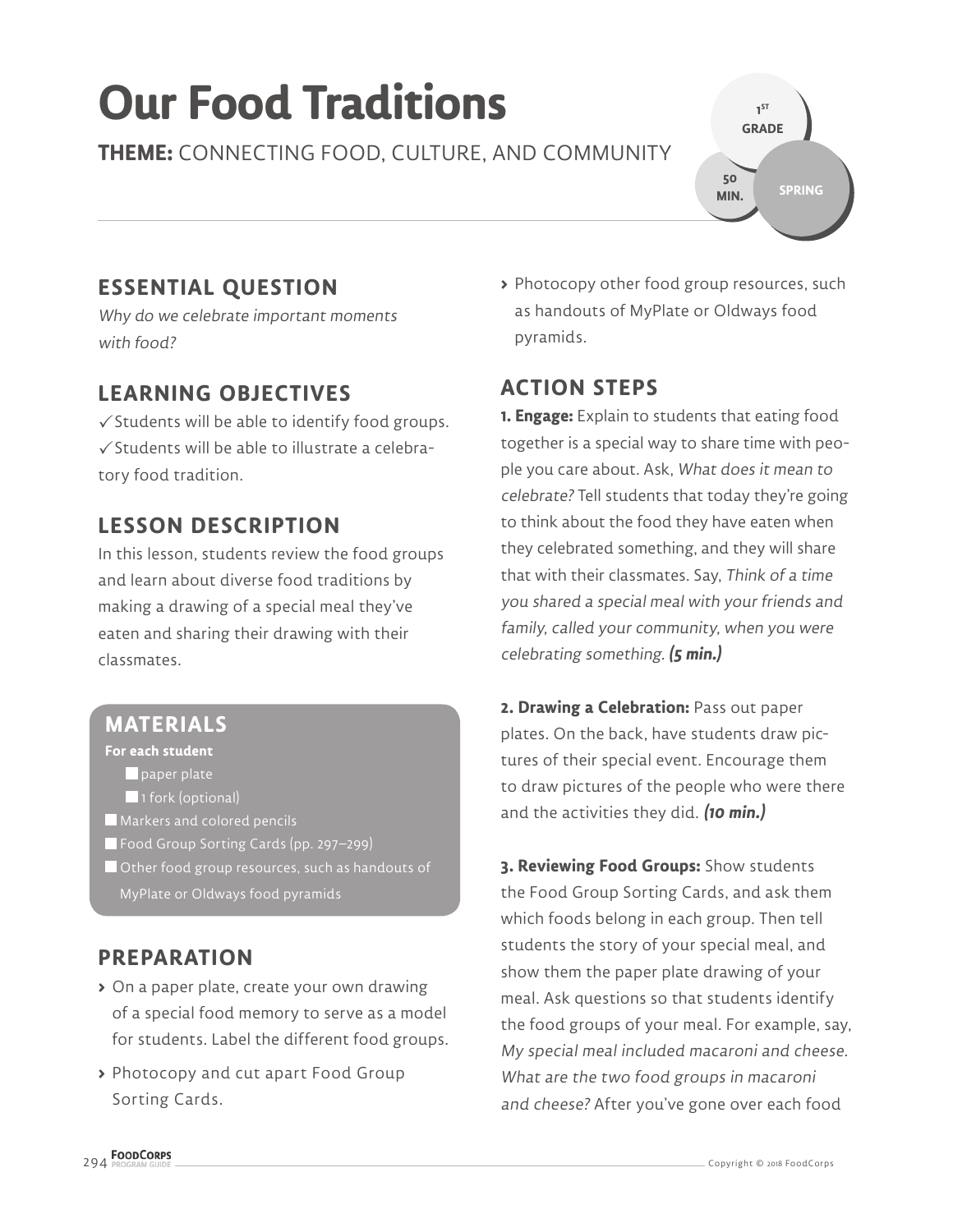group in your meal, tell students that they're going to be drawing their meal on the front of their paper plate just like you did. Explain that it's fine if their meal only includes one or two food groups. **(5 min.)**

**4. Drawing Paper Plate Meal:** On paper plates, have students draw the meal they ate at their special event, labeling the different food groups. You may want to have some resources on hand such as MyPlate, Oldways food pyramids, and the Food Group Sorting Cards, to help students recall the different food groups. Give students a three-minute warning to finish their drawing, but also let them know it's okay if they're not done because they can add more later. **(10 min.)**

**5. Sharing with Partners:** Tell students, Now you're really lucky because you're going to swap meals with a partner, and use your imaginations to enjoy your partner's tasty dish! Model the process: Ask a student to trade plates with you, and ask the student to describe the meal that you drew. Then ask the student to describe their meal to you. Enthusiastically pretend to eat the student's meal, commenting on what you're tasting. As students do this, you can pass out forks to enhance the experience of pretending with a prop. **(5 min.)**

**6. Passing Plates Whole Class:** Have students gather in a circle with their paper plate meals to share. Build anticipation by saying something like, Have you ever eaten thirty meals at the same time? Well, get ready because that's what we're about to do. Explain that they're going to pass plates around the circle so that every student will get to experience everyone else's meal. Tell students the signal you'll use when it's time to pass plates, such as saying,

Lettuce switch! Encourage students to observe their classmates' plates, look for all the food groups, and then pretend to eat the meal portrayed. Before you begin, discuss ways of showing respect and appreciation for another person's work, such as making yum or mmm sounds while they're pretending to eat, and by handling one another's paper plates with care. Start the activity, and give students about ten seconds with each plate before giving the signal to switch again. Pass meals in one direction, at the same steady pace, until all students have their meal returned to them. **(10 min.)**

#### **REFLECTION**

- Have students discuss the following questions in small groups, then share with the class: **(5 min.)**
- What were some example foods from each of the food groups? Go through them one by one.
- What were some things you learned about one another in this activity? What were some things you learned about food?
- When we were learning about each other's culture and traditions, what were some ways we showed respect and appreciation for one another?

#### **ADAPTATIONS**

**Language:** Ask students to share the names of their dishes if they know them. If the name is something unfamiliar to students, have the class practice saying it together.

**At Home:** Have students bring a paper plate home to illustrate together with a caregiver while discussing a special meal.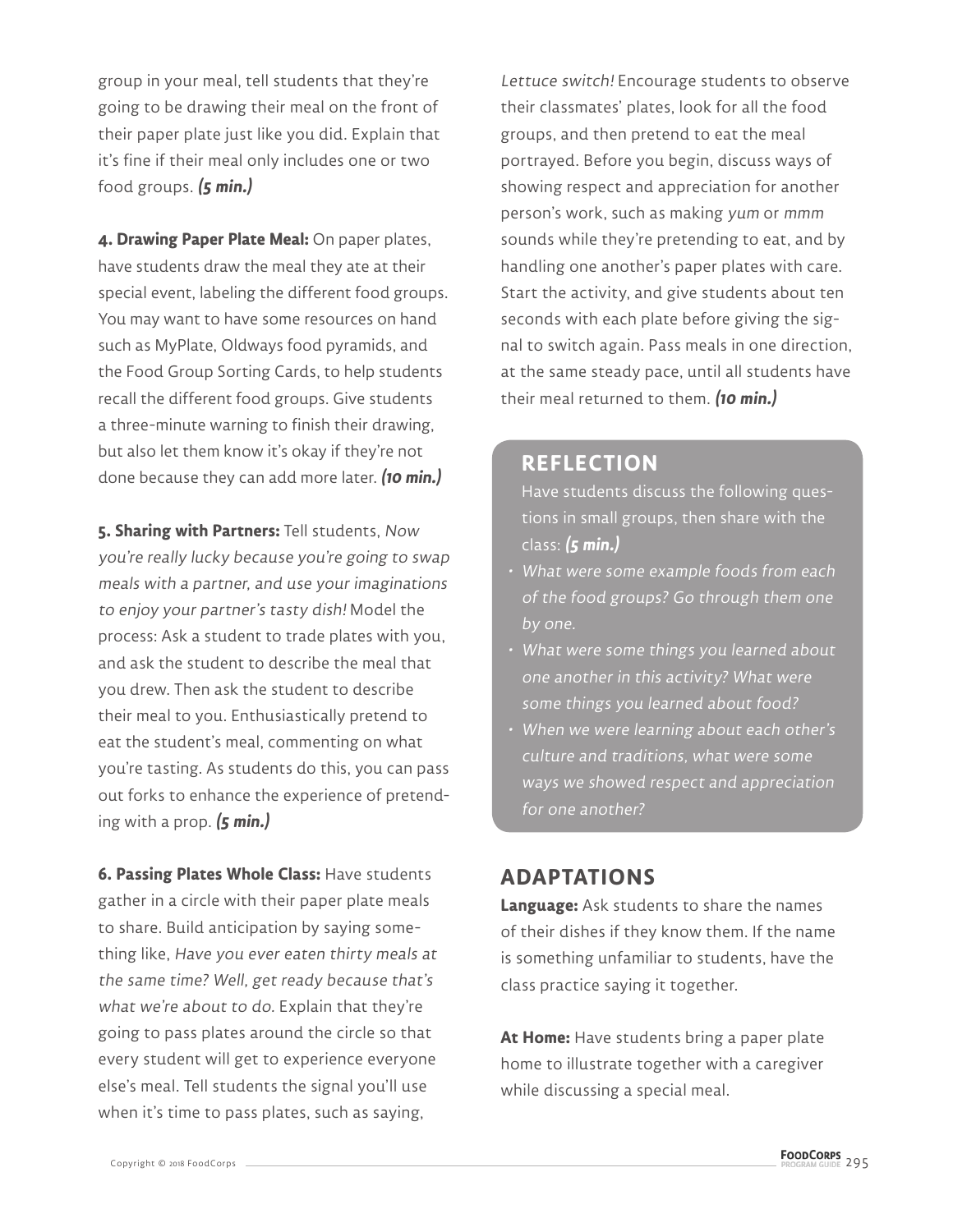# **ACADEMIC CONNECTIONS**

English Language Arts Common Core State Standards

#### **CCSS.ELA-LITERACY.SL.1.1**

Participate in collaborative conversations with diverse partners about grade 1 topics and texts with peers and adults in small and larger groups.

#### **CCSS.ELA-LITERACY.SL.1.4**

Describe people, places, things, and events with relevant details, expressing ideas and feelings clearly.

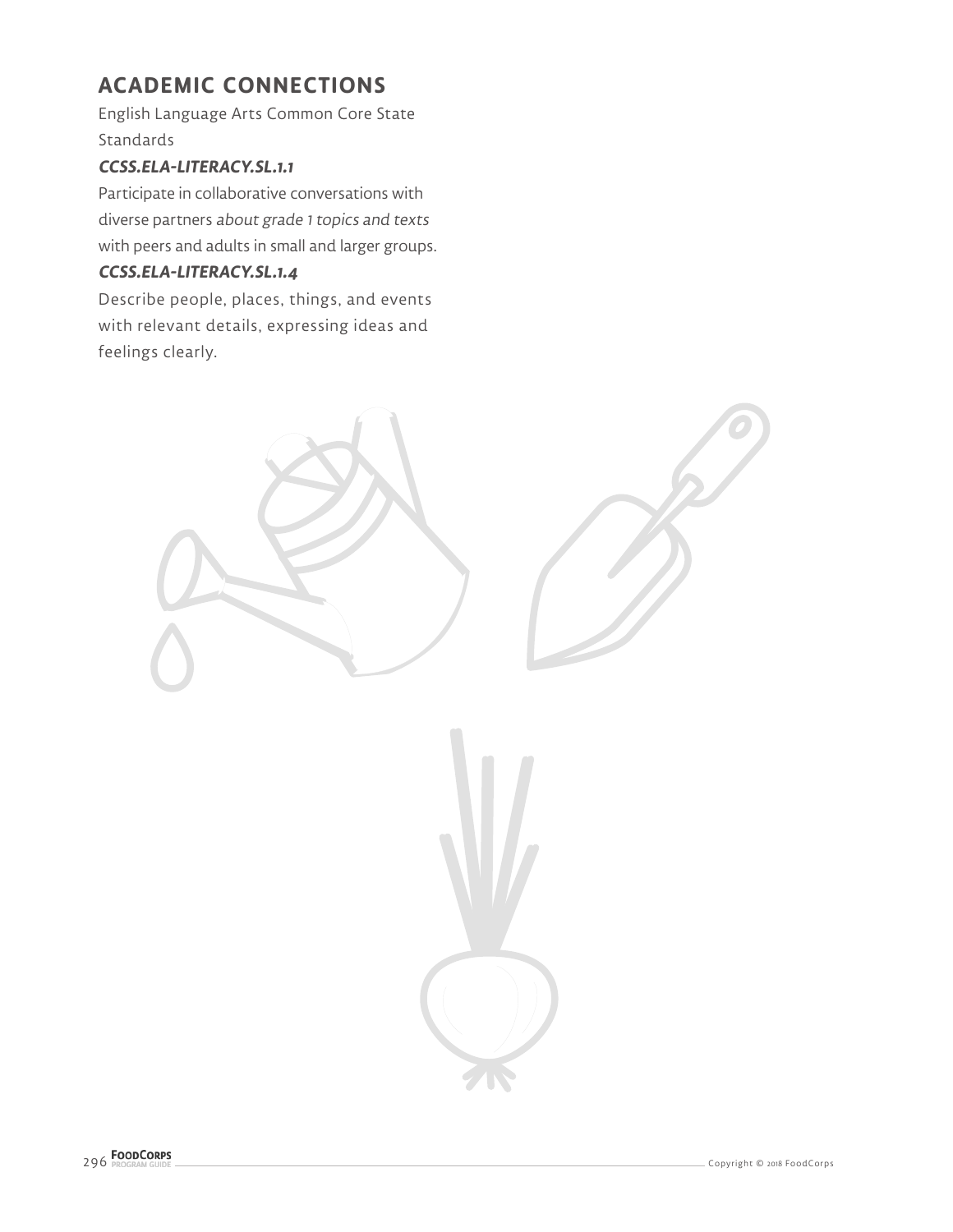# **Food Group Sorting Cards**

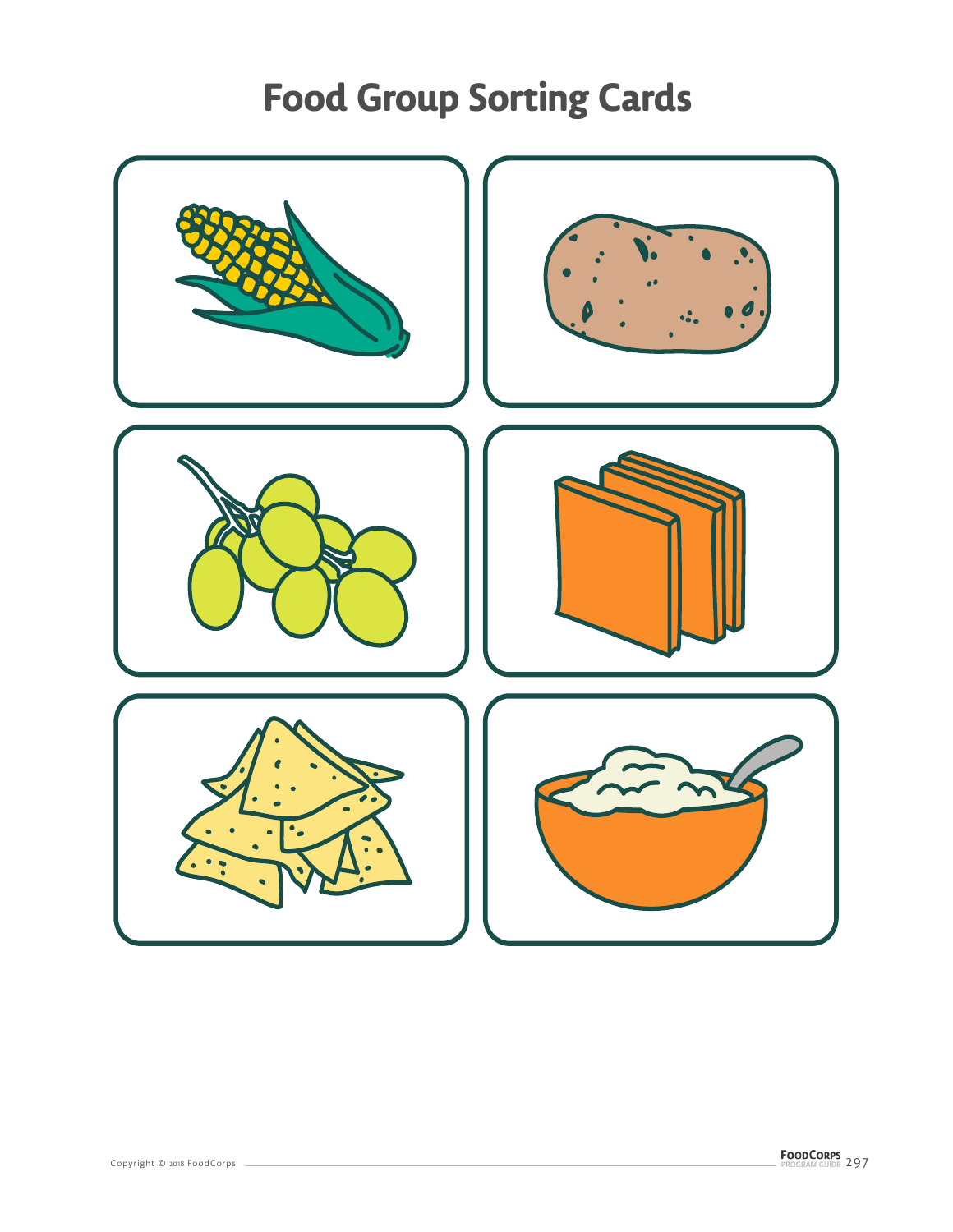# **Food Group Sorting Cards**